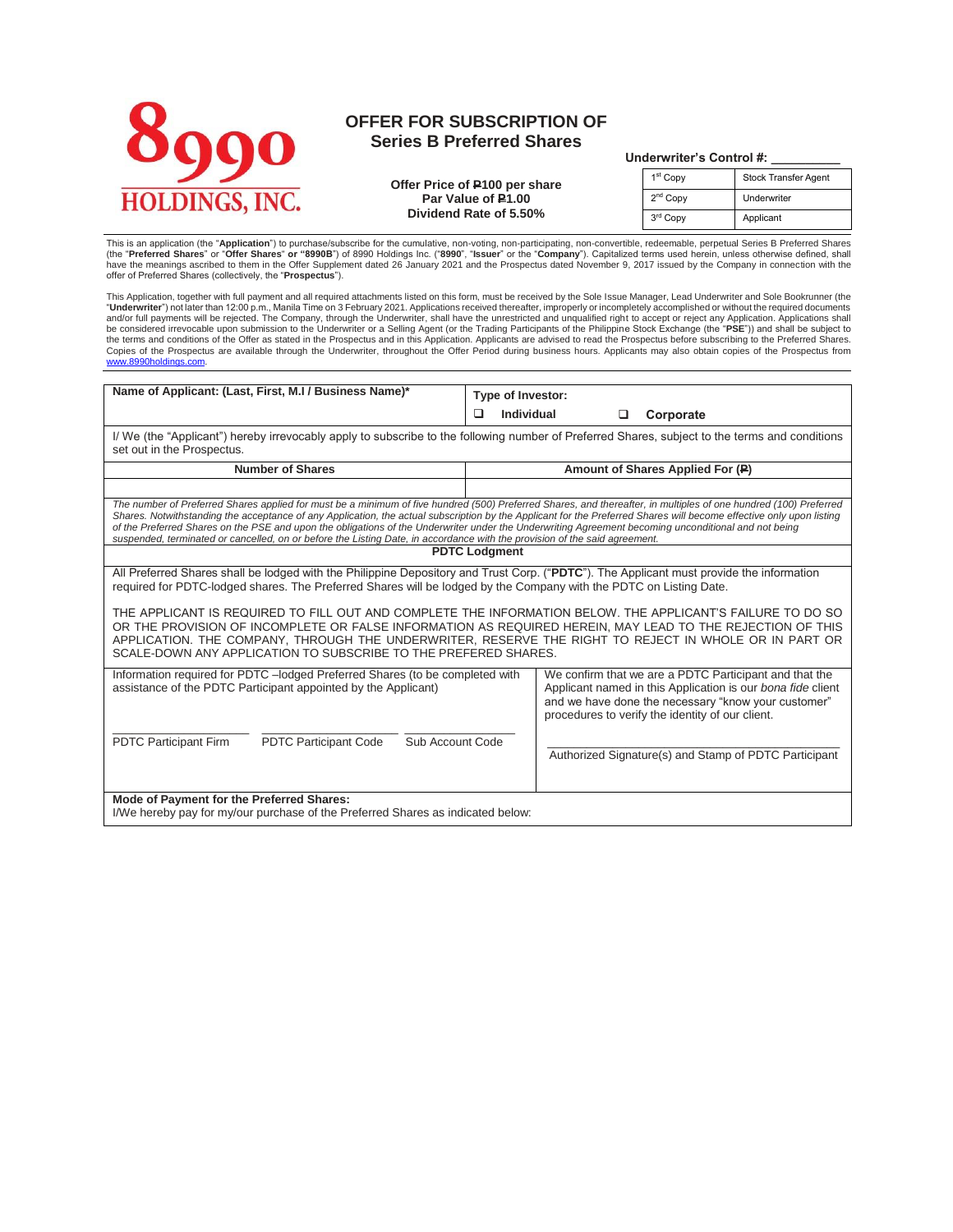| □<br><b>Real Time Gross Settlement</b>                                                                                                                                                                                                                                                                                                                                                                                                                                                                                                                                                                         | ❏<br><b>Regular Bank Check</b>                                                                                                                                                                                                                                                                                                                                                                                                                                                                                                                                                                                                                   |                                                    |                                                                                                                                          | $\Box$ Direct Debit                                                                                                                                                                                                                                                                                                                                                                                                                                                                                                              |  |
|----------------------------------------------------------------------------------------------------------------------------------------------------------------------------------------------------------------------------------------------------------------------------------------------------------------------------------------------------------------------------------------------------------------------------------------------------------------------------------------------------------------------------------------------------------------------------------------------------------------|--------------------------------------------------------------------------------------------------------------------------------------------------------------------------------------------------------------------------------------------------------------------------------------------------------------------------------------------------------------------------------------------------------------------------------------------------------------------------------------------------------------------------------------------------------------------------------------------------------------------------------------------------|----------------------------------------------------|------------------------------------------------------------------------------------------------------------------------------------------|----------------------------------------------------------------------------------------------------------------------------------------------------------------------------------------------------------------------------------------------------------------------------------------------------------------------------------------------------------------------------------------------------------------------------------------------------------------------------------------------------------------------------------|--|
| We have caused the crediting of the Amount<br>of Shares Applied for (as stated above) in<br>cleared funds, covering full payment for the<br>Preferred Shares covered by this Application,<br>to the deposit account of the Underwriter or a<br>Selling Agent (as identified in the relevant<br>instruction), for the benefit of the Company.                                                                                                                                                                                                                                                                   | Attached herewith is a check for the Amount<br>of Shares Applied for (as stated above) in<br>cleared funds, covering full payment for the<br>Preferred Shares covered by this Application.<br>Checks should be dated as of the date of<br>submission of the Application, payable to<br>"8990 Holdings, Inc." and crossed "For<br>Payee's Account Only". Only Metro Manila<br>clearing cashier's/manager's or corporate<br>checks or personal checks drawn against a<br>bank account with a Bangko Sentral ng<br>Pilipinas ("BSP")-authorized agent bank<br>located in Metro Manila shall be accepted.<br>Drawee Bank: __________________________ |                                                    |                                                                                                                                          | I/We have authorized the debiting of my/our<br>account with the bank named below, with the<br>corresponding account number, for the<br>Amount of Shares Applied for (as stated<br>above) in cleared funds covering full payment<br>for the Preferred Shares covered by this<br>Application, and the crediting of said amount<br>to the deposit account of the Underwriter or a<br>Selling Agent (as identified in the relevant<br>instruction), for the benefit of the Company.<br>Debit Peso Current/Savings Account<br>Number: |  |
| <b>Permanent Address:*</b>                                                                                                                                                                                                                                                                                                                                                                                                                                                                                                                                                                                     |                                                                                                                                                                                                                                                                                                                                                                                                                                                                                                                                                                                                                                                  |                                                    |                                                                                                                                          | Present Mailing Address (if different from Permanent                                                                                                                                                                                                                                                                                                                                                                                                                                                                             |  |
|                                                                                                                                                                                                                                                                                                                                                                                                                                                                                                                                                                                                                |                                                                                                                                                                                                                                                                                                                                                                                                                                                                                                                                                                                                                                                  |                                                    | Address):*                                                                                                                               |                                                                                                                                                                                                                                                                                                                                                                                                                                                                                                                                  |  |
| <b>Telephone Number/s:</b>                                                                                                                                                                                                                                                                                                                                                                                                                                                                                                                                                                                     |                                                                                                                                                                                                                                                                                                                                                                                                                                                                                                                                                                                                                                                  |                                                    | Email Address (Please fill-in only if you specifically                                                                                   |                                                                                                                                                                                                                                                                                                                                                                                                                                                                                                                                  |  |
| Fax Number/s:                                                                                                                                                                                                                                                                                                                                                                                                                                                                                                                                                                                                  |                                                                                                                                                                                                                                                                                                                                                                                                                                                                                                                                                                                                                                                  |                                                    | consent to e-mail communications. Provisions on<br>Communications under the Application and in the<br>Terms & Conditions will apply)***: |                                                                                                                                                                                                                                                                                                                                                                                                                                                                                                                                  |  |
| Primary Contact Person (if other than Applicant):                                                                                                                                                                                                                                                                                                                                                                                                                                                                                                                                                              |                                                                                                                                                                                                                                                                                                                                                                                                                                                                                                                                                                                                                                                  | <b>Relationship to Applicant:</b>                  |                                                                                                                                          |                                                                                                                                                                                                                                                                                                                                                                                                                                                                                                                                  |  |
| Date of Birth / Incorporation (mm/dd/yyyy):*                                                                                                                                                                                                                                                                                                                                                                                                                                                                                                                                                                   |                                                                                                                                                                                                                                                                                                                                                                                                                                                                                                                                                                                                                                                  | Place of Birth / Incorporation:*                   |                                                                                                                                          |                                                                                                                                                                                                                                                                                                                                                                                                                                                                                                                                  |  |
| Nationality:*                                                                                                                                                                                                                                                                                                                                                                                                                                                                                                                                                                                                  |                                                                                                                                                                                                                                                                                                                                                                                                                                                                                                                                                                                                                                                  | Tax Identification Number:*                        |                                                                                                                                          |                                                                                                                                                                                                                                                                                                                                                                                                                                                                                                                                  |  |
|                                                                                                                                                                                                                                                                                                                                                                                                                                                                                                                                                                                                                |                                                                                                                                                                                                                                                                                                                                                                                                                                                                                                                                                                                                                                                  |                                                    |                                                                                                                                          |                                                                                                                                                                                                                                                                                                                                                                                                                                                                                                                                  |  |
| Nature of Work or Business:*                                                                                                                                                                                                                                                                                                                                                                                                                                                                                                                                                                                   |                                                                                                                                                                                                                                                                                                                                                                                                                                                                                                                                                                                                                                                  | Name of Employer / Business:*                      |                                                                                                                                          |                                                                                                                                                                                                                                                                                                                                                                                                                                                                                                                                  |  |
| Sources of Income:*                                                                                                                                                                                                                                                                                                                                                                                                                                                                                                                                                                                            |                                                                                                                                                                                                                                                                                                                                                                                                                                                                                                                                                                                                                                                  |                                                    |                                                                                                                                          |                                                                                                                                                                                                                                                                                                                                                                                                                                                                                                                                  |  |
| Tax Status:                                                                                                                                                                                                                                                                                                                                                                                                                                                                                                                                                                                                    |                                                                                                                                                                                                                                                                                                                                                                                                                                                                                                                                                                                                                                                  | Statement, Notices & Correspondence Delivery Mode: |                                                                                                                                          |                                                                                                                                                                                                                                                                                                                                                                                                                                                                                                                                  |  |
| $\Box$ Individual                                                                                                                                                                                                                                                                                                                                                                                                                                                                                                                                                                                              |                                                                                                                                                                                                                                                                                                                                                                                                                                                                                                                                                                                                                                                  | □                                                  |                                                                                                                                          | Send to email address indicated above                                                                                                                                                                                                                                                                                                                                                                                                                                                                                            |  |
| Domestic Corporate                                                                                                                                                                                                                                                                                                                                                                                                                                                                                                                                                                                             |                                                                                                                                                                                                                                                                                                                                                                                                                                                                                                                                                                                                                                                  | ❏                                                  |                                                                                                                                          | Delivery via courier (Metro Manila area only) or                                                                                                                                                                                                                                                                                                                                                                                                                                                                                 |  |
| Tax Exempt** Corporate<br>Foreign investor**                                                                                                                                                                                                                                                                                                                                                                                                                                                                                                                                                                   |                                                                                                                                                                                                                                                                                                                                                                                                                                                                                                                                                                                                                                                  |                                                    |                                                                                                                                          | registered mail to mailing address indicated above                                                                                                                                                                                                                                                                                                                                                                                                                                                                               |  |
|                                                                                                                                                                                                                                                                                                                                                                                                                                                                                                                                                                                                                |                                                                                                                                                                                                                                                                                                                                                                                                                                                                                                                                                                                                                                                  |                                                    |                                                                                                                                          |                                                                                                                                                                                                                                                                                                                                                                                                                                                                                                                                  |  |
| ** If Tax Exempt Corporate or a Foreign Investor availing itself of exemption or<br>preferential tax rate, Applicant must submit documentary proof of exemption or<br>reduced taxation, as applicable.                                                                                                                                                                                                                                                                                                                                                                                                         |                                                                                                                                                                                                                                                                                                                                                                                                                                                                                                                                                                                                                                                  |                                                    |                                                                                                                                          |                                                                                                                                                                                                                                                                                                                                                                                                                                                                                                                                  |  |
| If a Corporation, please fill up Additional Required Information: (Please use additional sheets if necessary)                                                                                                                                                                                                                                                                                                                                                                                                                                                                                                  |                                                                                                                                                                                                                                                                                                                                                                                                                                                                                                                                                                                                                                                  |                                                    |                                                                                                                                          |                                                                                                                                                                                                                                                                                                                                                                                                                                                                                                                                  |  |
| Name of Parent Company, if any:                                                                                                                                                                                                                                                                                                                                                                                                                                                                                                                                                                                |                                                                                                                                                                                                                                                                                                                                                                                                                                                                                                                                                                                                                                                  |                                                    |                                                                                                                                          |                                                                                                                                                                                                                                                                                                                                                                                                                                                                                                                                  |  |
| Names of Directors:*                                                                                                                                                                                                                                                                                                                                                                                                                                                                                                                                                                                           |                                                                                                                                                                                                                                                                                                                                                                                                                                                                                                                                                                                                                                                  |                                                    |                                                                                                                                          | Name of Stockholders Owning at Least 2% of the<br><b>Authorized Capital Stock:*</b>                                                                                                                                                                                                                                                                                                                                                                                                                                              |  |
| Name of Beneficial Owners of Applicant, if any:*                                                                                                                                                                                                                                                                                                                                                                                                                                                                                                                                                               |                                                                                                                                                                                                                                                                                                                                                                                                                                                                                                                                                                                                                                                  |                                                    | <b>Address of Beneficial Owner:</b>                                                                                                      |                                                                                                                                                                                                                                                                                                                                                                                                                                                                                                                                  |  |
|                                                                                                                                                                                                                                                                                                                                                                                                                                                                                                                                                                                                                |                                                                                                                                                                                                                                                                                                                                                                                                                                                                                                                                                                                                                                                  |                                                    |                                                                                                                                          | * Required to be filled up under Republic Act No. 9160, Republic Act No. 9194 and BSP Circular Nos. 251, 253 and 279, and all other amendatory and implementing law, regulation,                                                                                                                                                                                                                                                                                                                                                 |  |
| jurisprudence, notice or order of any Philippine governmental body relating thereto.<br>***IMPORTANT: Communications (E-mail Indemnity): By indicating the e-mail address, I/we consent to receive all notices and communications via e-mail, and such consent shall                                                                                                                                                                                                                                                                                                                                           |                                                                                                                                                                                                                                                                                                                                                                                                                                                                                                                                                                                                                                                  |                                                    |                                                                                                                                          |                                                                                                                                                                                                                                                                                                                                                                                                                                                                                                                                  |  |
| operate as a waiver of my/our right and privilege to the secrecy of bank deposits in respect of such statements or notices. I/We acknowledge that security of any statement,<br>notice or communication sent through electronic means is not guaranteed and I/we assume all risks in relations to its transmission. I/We are responsible for keeping such email<br>access active and existing during the term of the Preferred Shares, otherwise, I/we shall be liable for any fees or charges that may be imposed or incurred in transmitting or re-<br>transmitting such communication via electronic means. |                                                                                                                                                                                                                                                                                                                                                                                                                                                                                                                                                                                                                                                  |                                                    |                                                                                                                                          |                                                                                                                                                                                                                                                                                                                                                                                                                                                                                                                                  |  |
| <b>REQUIRED ATTACHMENTS TO THIS APPLICATION</b>                                                                                                                                                                                                                                                                                                                                                                                                                                                                                                                                                                |                                                                                                                                                                                                                                                                                                                                                                                                                                                                                                                                                                                                                                                  |                                                    |                                                                                                                                          |                                                                                                                                                                                                                                                                                                                                                                                                                                                                                                                                  |  |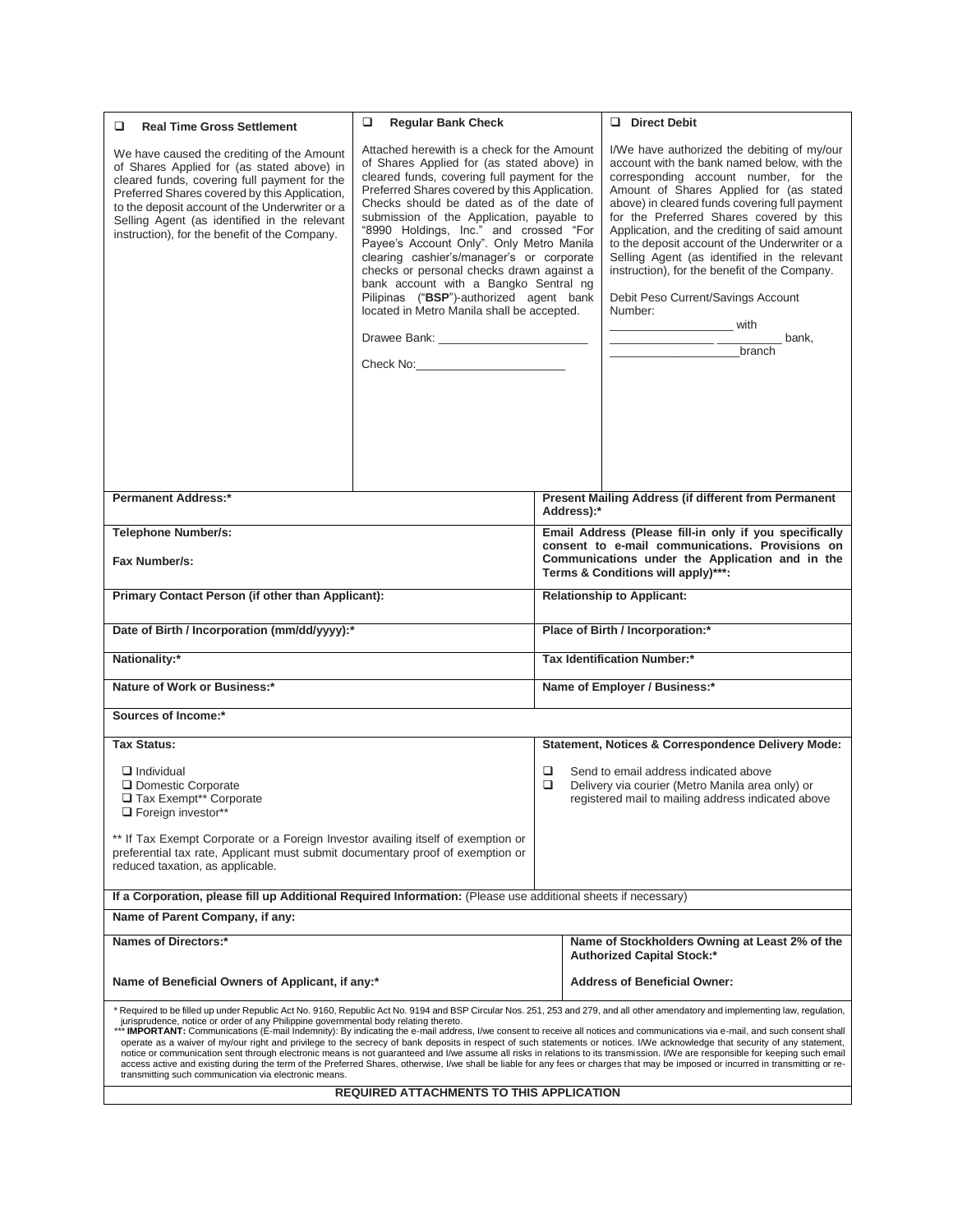#### **IF THE APPLICANT IS A CORPORATION, PARTNERSHIP OR TRUST ACCOUNT:**

- (a) A certified true copy of the Applicant's latest articles of incorporation and by-laws and other constitutive documents, each as amended to date, duly certified by the corporate secretary;
- (b) Applicant's Securities and Exchange Commission ("**SEC**") certificate of registration, duly certified by the corporate secretary;
- (c) A duly notarized corporate secretary's certificate setting forth the resolution of the Applicant's board of directors or equivalent body authorizing (i) the purchase of the Preferred Shares indicated in this Application and (ii) the designated signatories for the purpose, including their respective specimen signatures;
- (d) Two (2) duly accomplished signature cards containing the specimen signatures of the Applicant's authorized signatories, validated by its Corporate Secretary or by an equivalent officer/s who is/are authorized signatory/ies, and further validated/signed by the Underwriter's, or a Selling Agent's authorized signatory/ies whose authority/ies and specimen signatures have been submitted to the Stock Transfer Agent: and
- (e) Such other documents as may be reasonably required by the Underwriter, Selling Agents and the Registrar in the implementation of their respective internal policies regarding "know your customer" and anti-money laundering.

## **IF THE APPLICANT IS AN INDIVIDUAL/NATURAL PERSON:**

- (a) Copies of valid identification documents of the Applicant;
- (b) Two (2) duly accomplished signature cards containing the specimen signature of the Applicant, validated/signed by the Underwriter's or any Selling Agent's authorized signatory/ies, whose authority/ies and specimen signatures have been submitted to the Stock Transfer Agent;
- (c) Such other documents as may be reasonably required by the Underwriter or a Selling Agent in implementation of its internal policies regarding "knowing your customer" and anti-money laundering; and

#### **IDENTIFICATION DOCUMENTS SHALL CONSIST OF:**

Any one (1) of the following valid identification documents bearing a signature and recent photo, and which is not expired: Passport, Driver's License, Tax Identification (TIN) ID, Professional Regulation Commission (PRC) ID, National Bureau of Investigation (NBI) Clearance, Police Clearance, Postal ID, Voter's ID, Barangay Certification, Government Service Insurance System (GSIS) e-Card, Social Security System (SSS) Card, Senior Citizen Card, Overseas Workers Welfare Administration (OWWA) ID, OFW ID, Seaman's Book, Alien Certification of Registration/Immigrant Certificate of Registration, Government Office and GOCC ID, *e.g*. Armed forces of the Philippines (AFP ID), Home Development Mutual Fund (HDMF ID), National Council for the Welfare of Disabled Persons (NCWDP) Certification, Department of Social Welfare and Development (DSWD) Certification, Integrated Bar of the Philippines ID, Company IDs issued by private entities or institutions registered with or supervised or regulated either by the BSP, SEC or Insurance Commission, or school ID duly signed by the principal or head of the school (for students who are beneficiaries of remittances/fund transferees who are under 18 years of age).

#### **Applicants claiming exemption or preferential rate from any applicable tax shall also be required to submit the following documentary proof of its tax-exempt or preferential status together with this Application to Purchase:**

- (a) a current and valid Bureau of Internal Revenue ("BIR") certified true copy (dated no earlier than required to be considered valid under applicable tax regulations at the relevant time) of the tax exemption certificate, ruling or opinion or a Certificate of Residence for Tax Treaty Relief ("CORTT Form"), as applicable, confirming the exemption or preferential rate;
- a duly notarized undertaking (in form and substance prescribed by the Issuer) executed by (1) the corporate secretary or any authorized representative of such applicant or holder of Offer Shares, who has personal knowledge of the exemption based on his official functions, if the applicant purchases, or the holder of Offer Shares holds, the Offer Shares for its account, or (2) the trust officer, if the applicant is a universal bank authorized under Philippine law to perform trust and fiduciary functions and purchase the Offer Shares pursuant to its management of tax-exempt entities (i.e., Employee Retirement Fund, etc.), declaring and warranting such entities' tax-exempt status or preferential rate entitlement, undertaking to immediately notify the Issuer, the Stock Transfer Agent and the Paying Agent of any suspension or revocation of the tax exemption certificate, certificate, ruling or opinion issued by the BIR, executed using the prescribed form, with a declaration and warranty of its tax exempt status or entitlement to a preferential tax rate, and agreeing to indemnify and hold the Issuer, the Stock Transfer Agent and the Paying Agent free and harmless against any claims, actions, suits, and liabilities resulting from the non-withholding or incorrect withholding of the required tax; and
- (c) if applicable, such other documentary requirements as may be reasonably required by the Issuer or the Registrar or Paying Agent, or as may be required under applicable regulations of the relevant taxing or other authorities.

Unless properly provided with satisfactory proof of the tax-exempt status of an Applicant or shareholder, the Stock Transfer Agent and Paying Agent may assume that said Applicant or shareholder is taxable and proceed to apply the tax due on the Preferred Shares. Notwithstanding the submission by the Applicant or shareholder, or the receipt by the Company or any of its agents, of documentary proof of the tax-exempt status of a shareholder, the Company may, in its sole and reasonable discretion, determine that such Applicant or shareholder is taxable and require the Stock Transfer Agent and Paying Agent to proceed to apply the tax due on the Preferred Shares. Any question on such determination shall be referred to the Company.

## **REPRESENTATIONS, WARRANTIES AND AUTHORIZATION**

In executing this Application, the Applicant represents and warrants, that all information contained herein (including its tax status) and the required attachments are true and correct and that the signatures thereon are genuine, properly authorized, and obtained without use of fraud, coercion or any other vice of consent. The Applicant agrees to immediately notify the Company and the Stock Transfer Agent, either directly or through the Underwriter or a Selling Agent if anything occurs which renders or may render untrue or incorrect in any respect any of the information given herein (including information given with respect to the Applicant's tax status) or any of its representations or warranties. The Applicant understands that the Underwriter, the Selling Agents, the Stock Transfer Agent, the Paying Agent and the Company (the "Relevant Parties") will rely on the Applicant's representations and warranties set forth herein including, without limit, its declaration of its tax status, including, if applicable, its tax-exempt status in processing payments due to it under the Preferred Shares. The Applicant agrees to indemnify and hold the Relevant Parties free and harmless against any and all claims, actions, suits, damages, and liabilities including those resulting from the non-withholding of the required tax due to the representations as indicated in this Application to Purchase, any misrepresentation contained herein or any reliance on the confirmations contained herein. The Applicant likewise authorizes the Relevant Parties to verify the information stated in this Application from any and all sources and in any and all manner, including but not limited to, requesting information contained herein from the Underwriter or a Selling Agent regarding the Applicant's account/s with the said Underwriter or Selling Agent, provided that any such verification shall not be in violation of any temporary restraining order currently in effect on the application of BIR Revenue Regulations No. 1-2014, BIR Revenue Memorandum Circular No. 5-2014 and SEC Memorandum Circular No. 10, series of 2014. By giving authority to the Relevant Parties and by signing this application, the Applicant hereby gives its consent to the disclosure of or inquiry into its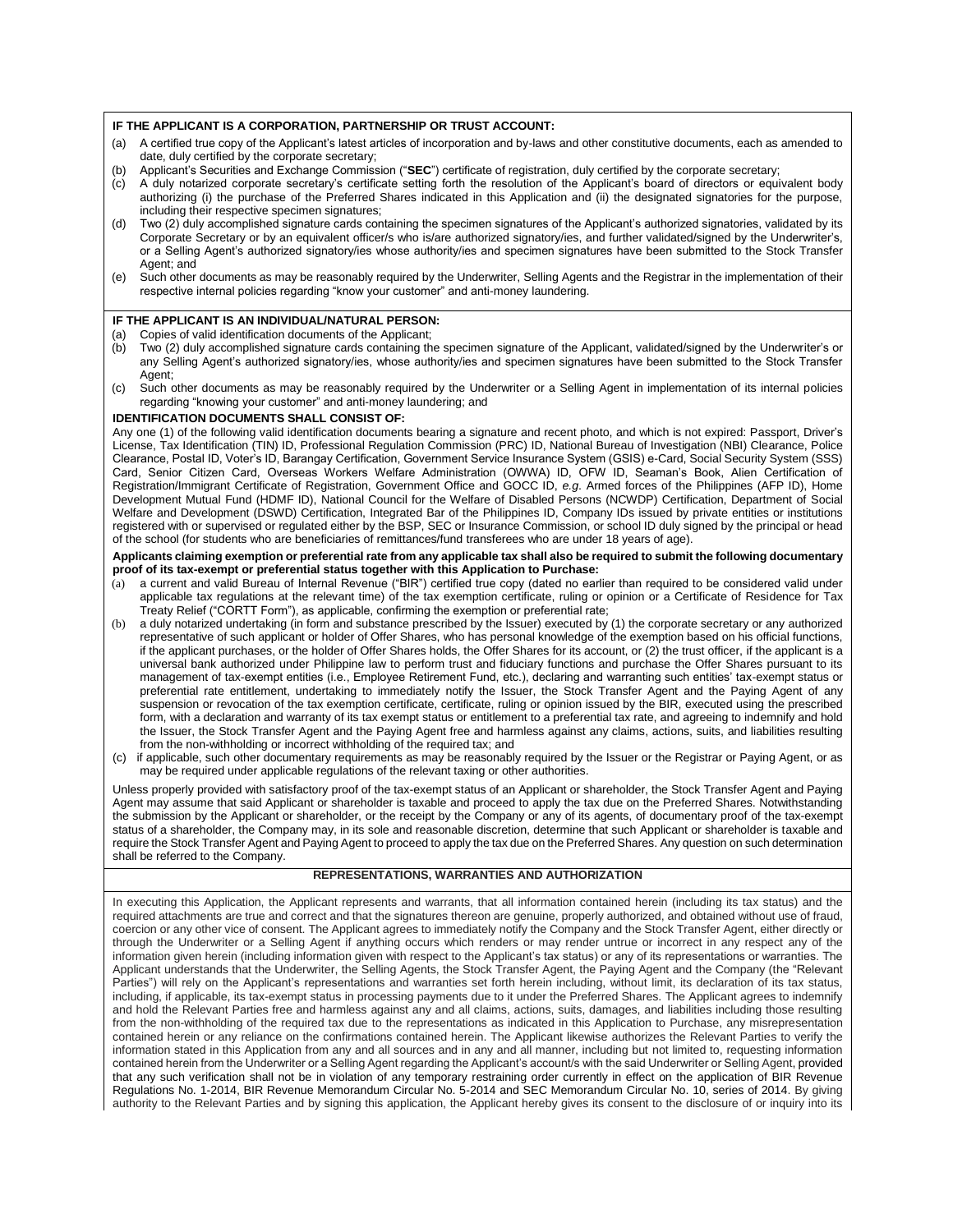private and confidential information as provided by law or by contract including Republic Act No. 1405 (The Bank Secrecy Act of 1955), as amended, and allows the Underwriter or Selling Agent (as applicable) to disclose all information as may be required by the Company, Stock Transfer Agent and the Paying Agent, solely and exclusively for the limited purpose of enabling the Stock Transfer Agent and Paying Agent to perform its functions as registrar, paying agent and stock transfer of the Company in the manner contemplated under Registry, Paying and Receiving Agency Agreement.

In signing this Application, the Applicant hereby consents to the Relevant Parties and their respective duly authorized agents and representatives and service providers and any of their respective related, associated or affiliated companies (singly or collectively, the "Recipient") to collect, process, retain, share, dispose and destroy information that are required to enable the Recipient to carry out their duties in connection with the Offer or the Offer Shares or under the relevant agreements, and information contained herein or supplied by the Applicant to the Recipient, which information shall include personal, sensitive personal, or privileged information of such Applicant (collectively, the "Information"), in accordance with the Data Privacy Act of 2012 and its Implementing Rules and Regulations ("DPA IRR"). In addition, by signing this application, the Applicant hereby consents to the disclosure by the Recipient of the Information to: (1) government or regulatory agencies (a) if required by applicable law or by an order of government or regulatory agency, or (b) if reasonably determined by the Recipient to be necessary in connection with the provision of any service related to the Offer, the Offer Shares (including the Applicant's registry account) or under the relevant agreements, or for data processing, storage, retention, collection, sharing, disposal and destruction, or for anti-money laundering monitoring, review and reporting, or for purposes of complying with any law or regulation (singly or collectively, the "Purpose"), or (c) for law enforcement purposes, national security or public interest; and (2) its employees, directors, officers, representatives, agents and service providers if the Recipient deems it reasonably necessary in relation to the Purpose. The Applicant acknowledges that he has rights and remedies relating to the processing of the Information under the Data Privacy Act of 2012, the DPA IRR and under applicable laws, such as, but not limited to the right to access the Information in accordance with the procedures of the Recipient, to have it corrected in accordance with the procedures of the Recipient and to file a complaint with the appropriate government agency. Please refer to the DPA, DPA IRR and the issuances of the National Privacy Commission for details of such rights and remedies. The Applicant may address any concerns or questions regarding the processing of the Information to the Company's Data Protection Officer at aballeras@gmail.com and (+63) 9998878972.

The Applicant warrants that the Applicant (or its authorized signatory) has read and understood the Terms and Conditions and the terms and conditions stated in this Application to Purchase as well as the Rules and Procedures of the Stock Transfer Agent and unconditionally accepts the same. The Applicant further agrees that completion of this Application to Purchase constitutes an instruction and authority from the Applicant to the Company and/or the Underwriter or the Selling Agents to execute any application form or other documents and generally to do all such other things and acts as the Company, and/or the Underwriter may consider necessary or desirable to effect registration of the Preferred Shares in the name of the Applicant.

| <b>APPLICANT'S FULL NAME (IN PRINT):</b>              | <b>APPLICANT'S AUTHORIZED SIGNATURE/S:</b>                                  |  |  |  |  |  |
|-------------------------------------------------------|-----------------------------------------------------------------------------|--|--|--|--|--|
| <b>ACKNOWLEDGEMENT AND ACCEPTANCE</b>                 |                                                                             |  |  |  |  |  |
| (Applicants should not fill in this section.)         |                                                                             |  |  |  |  |  |
| To be completed by a Selling Agent or the Underwriter | To be completed by the Stock Transfer Agent and on behalf<br>of the Company |  |  |  |  |  |
| Application received:                                 | Application accepted and approved by:                                       |  |  |  |  |  |
|                                                       | <b>Total Number of Preferred Shares</b>                                     |  |  |  |  |  |
| Date/Time:                                            |                                                                             |  |  |  |  |  |

**TERMS AND CONDITIONS OF THE OFFER AND CERTAIN RELEVANT INFORMATION CONCERNING THE OFFER OF THE PREFERRED SHARES**

**Unless otherwise expressly stated or the context requires otherwise, all terms used herein shall have the meanings ascribed to them in the Prospectus. The information set forth below is an incomplete summary of certain terms of the Offer and the Offer Shares and are qualified by such terms and conditions found in the Prospectus in every respect. Applicants wishing to purchase the Offer Shares should read the Prospectus and the terms and conditions described therein and this Application Form. No person has been authorized to give any information or to make any representations other than those contained in the Prospectus and, if given or made, such information or representations must not be relied upon as having been authorized by the Company or the Underwriter.**

REGISTRATION AND LISTING. The Company has an existing shelf registration of 100,000,000 preferred shares with the Securities and Exchange Commission ("SEC") ("Preferred Shares Shelf Program"). The first tranche consisting of 50,000,000 Series A preferred shares was issued last 01 December 2017.

To be issued out of the existing Preferred Shares Shelf Program, are up to 50,000,000 cumulative, non-voting, non-participating, non-convertible, redeemable, Philippine Peso-denominated perpetual Series B preferred shares, pursuant to and subject to compliance with SEC regulations and the Securities Regulation Code and its implementing rules and regulations.

The Company has filed an application with the SEC for the distribution and sale of the Offer Shares to the general public in the Philippines, and has applied for the approval of the listing of the Offer Shares with the PSE. The PSE approved the Offer on 20 January 2021.

**THIS OFFER.** The Company, through the Underwriter, is offering 50,000,000 Preferred Shares with a par value of ₱1.00 per share, at an offer price of ₱100.00 per Offer Share.

**ISSUE PRICE.** The Offer Shares will be offered at a price of ₱100.00 per share.

**ISSUE DATE.** The date of issue of the Offer Shares for the Second Tranche will be on 10 February 2021.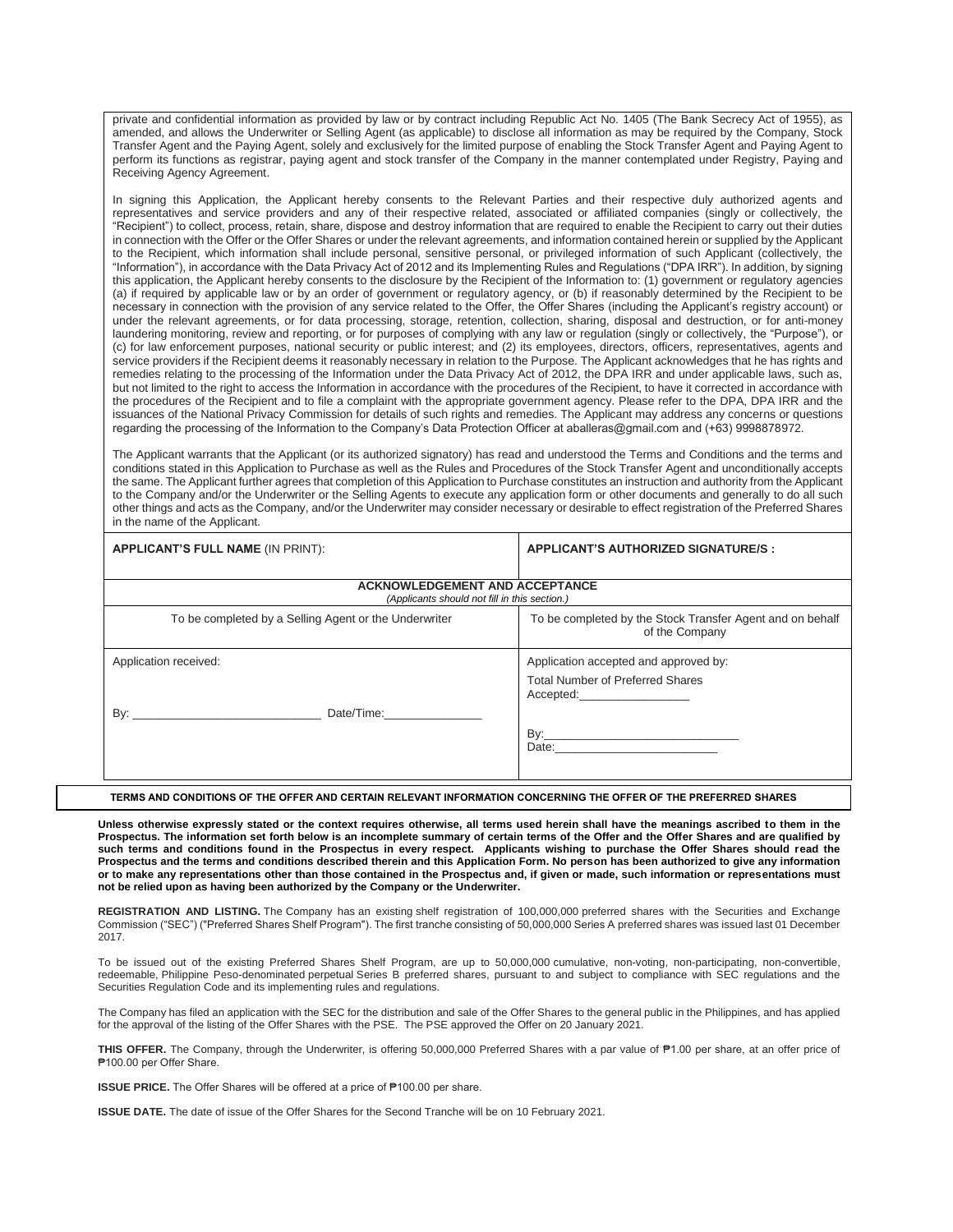**OFFER PERIOD**. The offer period of this Offer shall commence at 9:00 a.m., Manila Time on 28 January 2021 and end at 12:00 p.m., Manila Time on 3 February 2021. Applications shall be accepted on each Banking Day of the Offer Period commencing from 9:00 a.m. to 5:00 p.m., except on the last Banking Day of the Offer Period where applications shall be accepted from 9:00 a.m. to 12:00 p.m. only. The Company and the Underwriter reserve the right to extend or terminate the Offer Period with the approval of the SEC and, as applicable, the PSE.

**MINIMUM SUBSCRIPTION**. Each Application shall be for a minimum of 500 Offer Shares, and thereafter, in multiples of 100 Offer Shares. No Application for multiples of any other number of Offer Shares will be considered.

**DIVIDENDS.** As and if declared by the Issuer, and in accordance with the terms and conditions of the Offer Shares, dividends will be payable starting on 10 May, and every 10 August, 10 November, 10 February, and 10 May of each year (each, a "Dividend Payment Date"), being the last day of each 3-month dividend period, provided that, the first Dividend Period of the Offer Shares shall be the period commencing on the relevant issue date and ending on the last day of the then current dividend period for the outstanding Preferred Shares. If the Dividend Payment Date is not a Banking Day, dividends will be paid on the next succeeding Banking Day, without adjustment as to the amount of Dividends to be paid.

**DIVIDEND RATE**. The Offer Shares will, subject to certain dividend payment conditions (see "Conditions for the Declaration and Payment of Cash Dividends" in the Prospectus), bear cumulative, non-participating cash dividends based on the Offer Price, payable quarterly in arrears every Dividend Payment Date (as defined below) at the Dividend Rate per annum reckoned from Issue Date. Dividends will be calculated on a 30/360-day basis.

The term "Dividend Rate" means (a) from the Issue Date up to the Initial Optional Redemption Date, the Original Dividend Rate, and (b) from the Initial Optional Redemption Date, the higher of the Original Dividend Rate and the Step-Up Rate. (Please see below for the relevant definitions.)

The Original Dividend Rate shall be at the fixed rate of 5.50% per annum.

**DIVIDEND RATE STEP-UP.** If the Offer Shares are not redeemed by the third (3rd) anniversary of the Listing Date, the Dividend Rate shall be adjusted to the higher of: (a) the prevailing Dividend Rate; or (b) a Dividend Rate equal to the Step-Up Benchmark Rate plus the Original Spread plus two hundred fifty (250) basis points.

**OPTIONAL REDEMPTION DATE.** As and if approved by the Board of Directors (or Executive Committee) of the Issuer and subject to the requirements of applicable laws and regulations, and the Issuer's financial covenants, the Issuer has the sole option, but not the obligation, to redeem all (but not part) of the outstanding Offer Shares, having given to the Stock Transfer Agent, the SEC and the PSE not less than thirty (30) days' written notice prior to the intended date of redemption, on: (a) the Initial Optional Redemption Date; or (b) any Dividend Payment Date after the Initial Optional Redemption Date (each, an "Optional Redemption Date"), at a redemption price equal to the Offer Price of the Offer Shares, plus any accrued and unpaid cash dividends due them on such Dividend Payment Date as well as all Arrears of Dividends outstanding, after deduction of transfer costs customarily chargeable to stockholders, as applicable, to effect the redemption (the "Redemption Price"). The Redemption Price shall be paid to holders of the Offer Shares as of the relevant record date set by the Issuer for such redemption.

The Issuer may, at its sole option, subject to the requirements of applicable laws and regulations and the Issuer's financial covenants, also redeem the Offer Shares, in whole but not in part, at any time if an Accounting Event or a Tax Event has occurred, having given not less than thirty (30) days' written notice to the Stock Transfer Agent, the PSE and the SEC prior to the intended date of redemption.

The redemption due to an Accounting Event or a Tax Event shall be made by the Issuer at the Redemption Price, which shall be paid on the date of redemption set out in the notice.

**ELIGIBLE INVESTORS**. The Offer Shares may be owned or subscribed to by any person, partnership, association or corporation regardless of nationality, subject to limits under Philippine law. The Company, through its subsidiaries (most of which are wholly-owned), owns land. Under the Philippine Constitution and Philippine statutes, such activities are reserved for Philippine Nationals. For as long as the Company or any of its subsidiaries own land in the Philippines, or continue to conduct property development in the Philippines, foreign ownership in the Company shall be limited to a maximum of: (i) 40% of the capital stock of the Company which is outstanding and entitled to vote in the election of directors; and (ii) 40% of the total outstanding capital stock of the Company, whether or not entitled to vote in the election of directors.

Law may restrict subscription to the Offer Shares in certain jurisdictions. Foreign investors interested in subscribing to or purchasing the Offer Shares should inform themselves of the applicable legal requirements under the laws and regulations of the countries of their nationality, residence or domicile, and as to any relevant tax or foreign exchange control laws and regulations affecting them personally. Foreign investors, both corporate and individual, warrant that their purchase of the Offer Shares will not violate the laws of their jurisdiction and that they are allowed to acquire, purchase and hold the Offer Shares.

**PROCEDURE FOR APPLICATION.** Applications to Purchase the Offer Shares may be obtained from the Underwriter or Selling Agents. The Application to Purchase may also be obtained from the website of the Issuer at [www.8990holdings.com.](http://www.8990housing.com/) All Applications shall be evidenced by the Application to Purchase, duly executed in each case by an authorized signatory of the applicant and accompanied by the requirements listed above.

PAYMENT TERMS. The Offer Price of the Offer Shares subscribed for must be paid for in full in Philippine Pesos upon submission of the duly completed and signed Application to Purchase and specimen signature card together with the requisite attachments.

Payment shall be in the form of either: (a) a Metro Manila clearing cashier's/manager's or corporate check or personal check drawn against a bank account with a BSP-authorized agent bank located in Metro Manila and dated as of the date of submission of the Application to Purchase covering the entire number of the Offer Shares covered by the same Application. Checks should be made payable to payable to "8990 Holdings, Inc." and crossed "For Payee's Account Only". Applications and the related payments shall be received by the Receiving Agent at its offices or other designated places during the Offer Period; or (b) for applicants directly submitting their Application to Purchase to any of the Underwriter or Selling Agents: (i) through the Real Time Gross Settlement facility of the BSP to the Underwriter or Selling Agent to whom such Application was submitted, or (ii) via direct debit from their deposit account maintained with the Underwriter or Selling Agents. Standard transaction fees for Real-Time Gross Settlement (RTGS) payments will be for the account of the investor.

**ACCEPTANCE/REJECTION OF APPLICATIONS.** The actual number of Offer Shares that an Applicant will be allowed to subscribe for is subject to the confirmation of the Underwriter. The Company, upon consultation with the Underwriter, reserves the right to accept or reject, in whole or in part, or to reduce any Application due to any grounds specified in the Underwriting Agreement executed by the Company and the Underwriter. Applications which were unpaid or where payments were insufficient and those that do not comply with the terms of the Offer shall be rejected. Moreover, any acceptance or receipt of payment pursuant to the Application does not constitute approval or acceptance by the Company of the Application.

An Application, when accepted, shall constitute an agreement between the Applicant and the Company for the subscription to the Offer Shares at the time, in the manner and subject to terms and conditions set forth in the Application to Purchase and those described in the Prospectus. Notwithstanding the